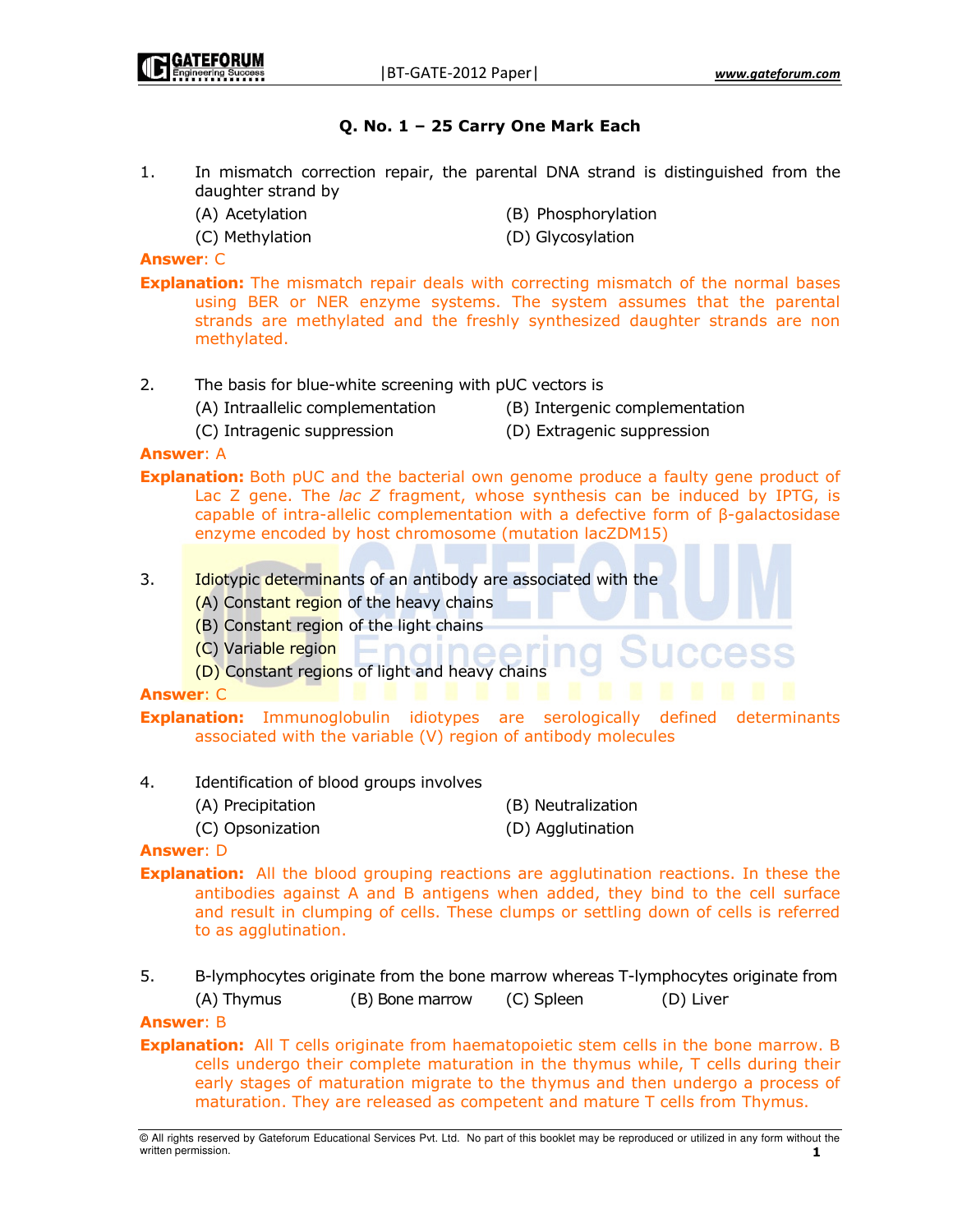- 6. A humanized antibody is one in which the
	- (A) Heavy and light chains are from human
	- (B) Heavy chain is from human and light chain is from mouse
	- (C) Light chain is from human and heavy chain is from mouse
	- (D) CDRs are from mouse, and the rest is from human

#### Answer: D

**Explanation:** A humanized chain is a chain in which the complementarity determining regions (CDR) of the variable domains are foreign (originating from one species other than human, or synthetic) whereas the remaining chain is of human origin.

- 7. Dimethyl sulfoxide (DMSO) is used as a cryopreservant for mammalian cell cultures because
	- (A) It is an organic solvent
	- (B) It easily penetrates cells
	- (C) It protects cells by preventing crystallization of water
	- (D) It is also utilized as a nutrient

#### Answer: C

**Explanation:** DMSO is used in cell freezing media to protect cells from ice crystal induced mechanical injury.

8. Nude mice refers to (A) Mice without skin (B) Mice without thymus (C) Knockout mice (D) Transgenic mice Answer: B

Explanation: A nude mouse is a laboratory mouse from a strain with a genetic mutation that causes a deteriorated or absent thymus, resulting in an inhibited immune system due to a greatly reduced number of T cells.

9. Heat inactivation of serum is done to inactivate

 (A) Prions (B) Mycoplasma (C) Complement (D) Pathogenic bacteria Answer: C

**Explanation:** Heat-inactivation (heating to 56°C for 30 minutes) of serum is done to inactivate complement, a group of proteins present in sera that are part of the immune response.

#### 10. Choose the correct signal transduction pathway

- (A) Hormone  $\rightarrow$  7 TM receptor  $\rightarrow$  Gprotein  $\rightarrow$  cAMP  $\rightarrow$  PKA
- (B) Hormone  $\rightarrow$  Gprotein  $\rightarrow$  7 TM receptor  $\rightarrow$  cAMP  $\rightarrow$  PKA
- (C) Hormone  $\rightarrow$  7 TM receptor  $\rightarrow$  Gprotein  $\rightarrow$  PKA  $\rightarrow$  cAMP
- (D) Hormone  $\rightarrow$  7 TM receptor  $\rightarrow$  cAMP  $\rightarrow$  G protein  $\rightarrow$  PKA

#### Answer: A

**Explanation:** In the G protein associated signal cascade system, binding of hormone to a cell surface receptor, like the 7TM (a 7 transmembrane alpha helices) which is a part of G protein. This will activate production of second messengers like cAMP by the enzyme adenylate cyclase. The cAMP in turn binds and activates down stream signal proteins line cAMP dependent protein kinase A (PKA).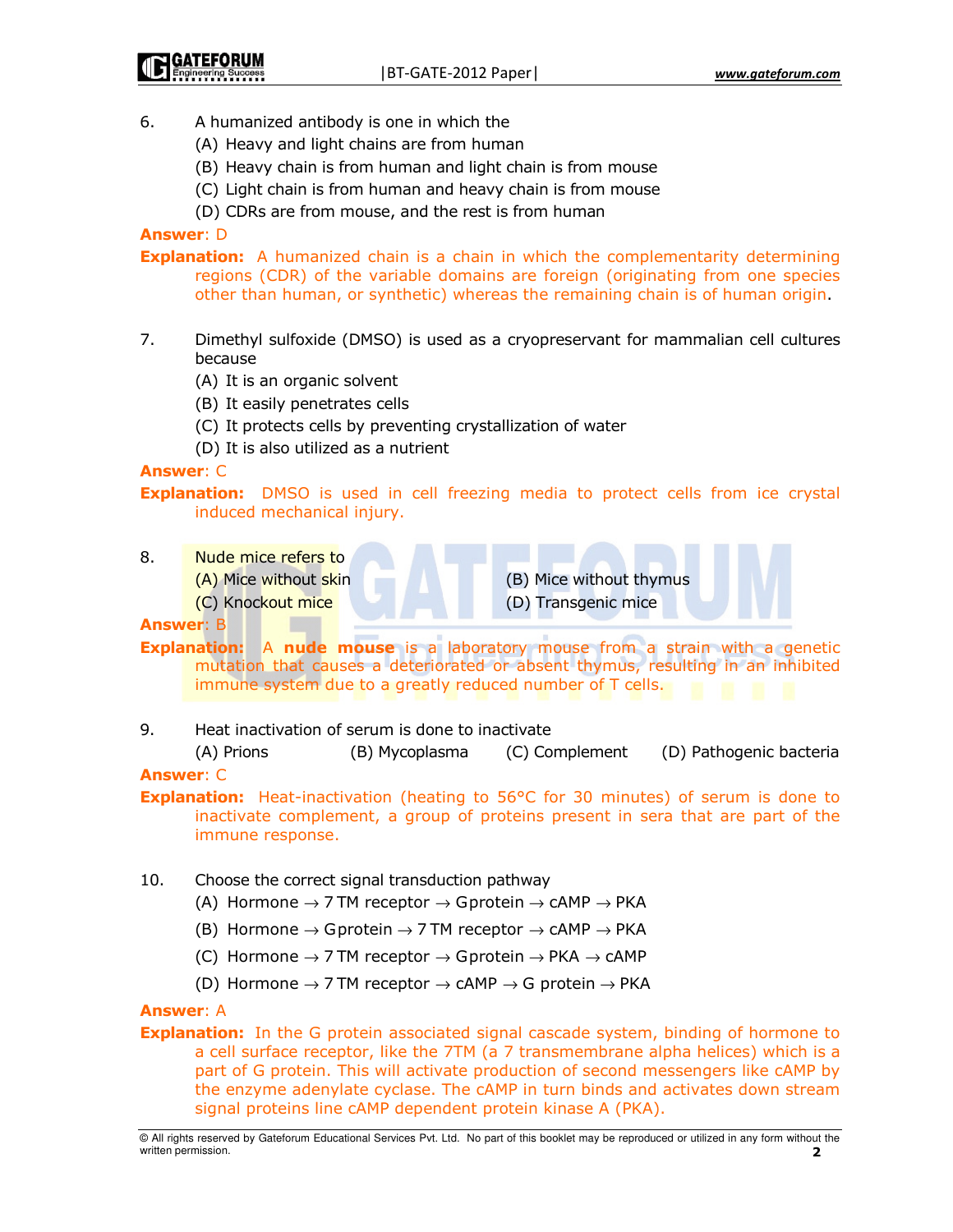11. A protein is phosphorylated at a serine residue. A phosphomimic mutant of the protein can be generated by substituting that serine with

(A) Glycine (B) Alanine (C) Aspartate (D) Threonine

#### Answer: C

- **Explanation:** To investigate the effect of serine 78 phosphorylation on p21 activity, replacement of serine 78 with aspartic acid is done, creating the phosphomimic  $p21^\mathsf{S78D}.$
- 12. A truncated polypeptide is synthesized due to a nonsense mutation. Where would you introduce another mutation to obtain a full-length polypeptide?
	- (A) Ribosomal protein gene (B) Transfer RNA gene
- 

(C) DNA repair gene (D) Ribosomal RNA gene

#### Answer: B

- **Explanation:** Non sense mutations causes premature stop to be introduced that would lead to truncated or incomplete protein synthesis. If the protein synthesis has to be continued, another mutation in t-RNA gene would continue be advised to get full length polypeptide
- 13. Protein-DNA interactions in vivo can be studied by
	- (A) Gel shift assay
	- (B) Southern hybridization
	- (C) Chromatin immunoprecipitation assay
	- (D) Fluorescence in situ hybridization assay

## Answer: C

**Explanation:** The strength of ChIP assays is their ability to capture a snapshot of specific protein: DNA interactions occurring in a system and to quantitate the interactions using quantitative polymerase chain reaction (qPCR).

- 14. The direction of shell coiling in the snail Limnaea peregra is a classic example of
	- (A) Chromosomal inheritance (B) Extra-chromosomal inheritance
	- (C) Chromosomal translocation (D) Homologous recombination

#### Answer: B

- **Explanation:** The direction of shell coiling in snail is a classical example for extra chromosomal inheritance, as in this it is determined by maternal gene effects and not that of the offspring.
- 15. During photorespiration under low  $CO<sub>2</sub>$  and high  $O<sub>2</sub>$  levels,  $O<sub>2</sub>$  reacts with ribulose 1,5- bisphosphate to yield
	- (A) One molecule each of 3-phosphoglycerate and 2-phosphoglycolate
	- (B) Two molecules of 3-phosphoglycerate
	- (C) Two molecules of 2-phosphoglycolate
	- (D) One molecule each of 3-phosphoglycerate and glyoxylate

#### Answer: A

**Explanation:** During photo respiration under low  $CO<sub>2</sub>$  and high  $O<sub>2</sub>$  reacts with ribulose – 1, 5 bisphosphate to yield- one molecule each of 3-phosphoglycerate and 2 phosphoglycolate.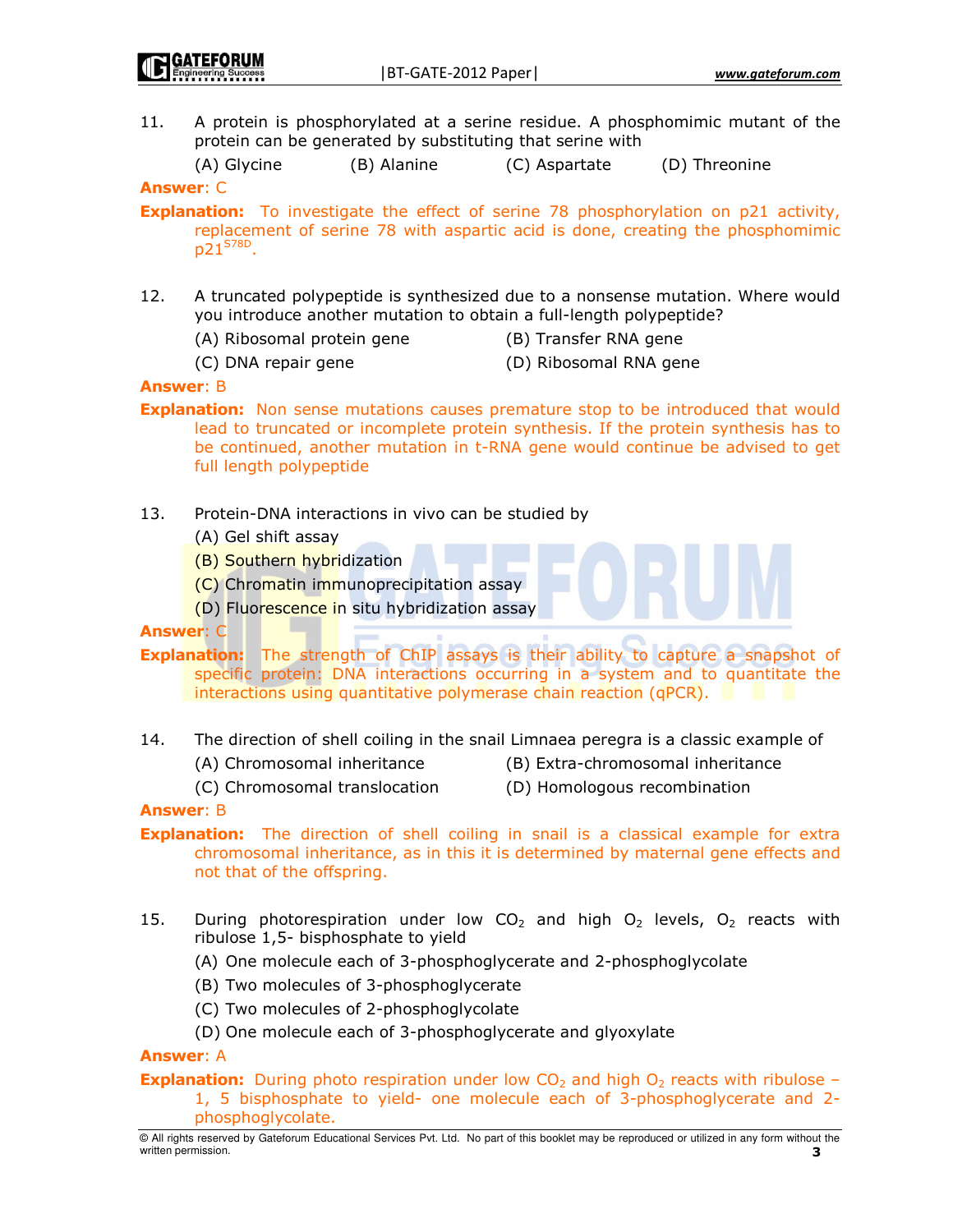| 16. | Which one of the following is NOT a protoplast fusion inducing agent?<br>(B) $Ca^{2+}$ at alkaline pH<br>(A) Inactivated Sendai virus<br>(C) Polyethylene glycol<br>(D) Colchicine |  |  |  |  |  |  |
|-----|------------------------------------------------------------------------------------------------------------------------------------------------------------------------------------|--|--|--|--|--|--|
|     | <b>Answer: D</b>                                                                                                                                                                   |  |  |  |  |  |  |
|     | <b>Explanation:</b> Colchicines is not a protoplast fusion inducing agent instead it functions as<br>mitotic inhibitor                                                             |  |  |  |  |  |  |
| 17. | The activity of an enzyme is expressed in International Units (IU). However, the<br>S.I. unit for enzyme activity is Katal. One Katal is                                           |  |  |  |  |  |  |
|     | (A) $1.66 \times 10^4$ IU (B) 60 IU<br>(C) $6 \times 10^7$ IU<br>(D) $10^6$ IU                                                                                                     |  |  |  |  |  |  |
|     | <b>Answer: C</b>                                                                                                                                                                   |  |  |  |  |  |  |
|     | <b>Explanation:</b> One katak is $6 \times 10^7$ IU units                                                                                                                          |  |  |  |  |  |  |
| 18. | Identify the statement that is NOT applicable to an enzyme catalyzed reaction                                                                                                      |  |  |  |  |  |  |
|     | (A) Enzyme catalysis involves propinquity effects                                                                                                                                  |  |  |  |  |  |  |
|     | (B) The binding of substrate to the active site causes a strain in the substrate                                                                                                   |  |  |  |  |  |  |
|     | (C) Enzymes do not accelerate the rate of reverse reaction                                                                                                                         |  |  |  |  |  |  |
|     | (D) Enzyme catalysis involves acid-base chemistry                                                                                                                                  |  |  |  |  |  |  |
|     | <b>Answer: C</b>                                                                                                                                                                   |  |  |  |  |  |  |
|     | <b>Explanation:</b> Enzymes accelerate the rate of the reverse reaction as well as the forward                                                                                     |  |  |  |  |  |  |
|     | reaction, it would be helpful to ignore any back reaction by which E1P might form                                                                                                  |  |  |  |  |  |  |
|     | ES. The velocity of this back reaction would be given by $v = k_2[E][P]$ .                                                                                                         |  |  |  |  |  |  |
|     |                                                                                                                                                                                    |  |  |  |  |  |  |
| 19. | An example of a derived protein structure database is                                                                                                                              |  |  |  |  |  |  |
|     | $(A)$ Pfam<br>(B) SCOP<br>(D) Prosite<br>$(C)$ GEO                                                                                                                                 |  |  |  |  |  |  |
|     | <b>Answer: B</b>                                                                                                                                                                   |  |  |  |  |  |  |
|     | <b>Explanation:</b> Protein structural database: Primary database: PDB                                                                                                             |  |  |  |  |  |  |
|     | Secondary database: SCOP, CATH                                                                                                                                                     |  |  |  |  |  |  |
|     |                                                                                                                                                                                    |  |  |  |  |  |  |
| 20. | An example of a program for constructing a phylogenetic tree is                                                                                                                    |  |  |  |  |  |  |
|     | (A) Phylip<br>(B) Phrap<br>(C) Prodom<br>(D) PHDsec                                                                                                                                |  |  |  |  |  |  |
|     | <b>Answer: A</b>                                                                                                                                                                   |  |  |  |  |  |  |
|     | <b>Explanation:</b> A program for constructing phylogenetic tree is PHYLIP. It is a Phylogeny<br>Inference Package. It is a free computational phylogenetic package which has      |  |  |  |  |  |  |
|     | programs for inferring evolutionary tree constructions.                                                                                                                            |  |  |  |  |  |  |
|     |                                                                                                                                                                                    |  |  |  |  |  |  |
| 21. | Synteny refers to                                                                                                                                                                  |  |  |  |  |  |  |
|     | (A) Gene duplication from a common ancestor                                                                                                                                        |  |  |  |  |  |  |
|     | (B) A tree representation of related sequences                                                                                                                                     |  |  |  |  |  |  |
|     | (C) The extent of similarity between two sequences                                                                                                                                 |  |  |  |  |  |  |
|     | (D) Local conservation of gene order                                                                                                                                               |  |  |  |  |  |  |
|     | <b>Answer: A</b>                                                                                                                                                                   |  |  |  |  |  |  |
|     | <b>Explanation:</b> Synteny refers to $-$ gene duplication from a common ancestor. This is the                                                                                     |  |  |  |  |  |  |
|     | condition in which two or more gene loci are present on the same chromosome.                                                                                                       |  |  |  |  |  |  |

© All rights reserved by Gateforum Educational Services Pvt. Ltd. No part of this booklet may be reproduced or utilized in any form without the written permission. **4** 

retained. Translocations can cause gain of synteny.

During evolution rearrangements may cause the loss of synteny else it will be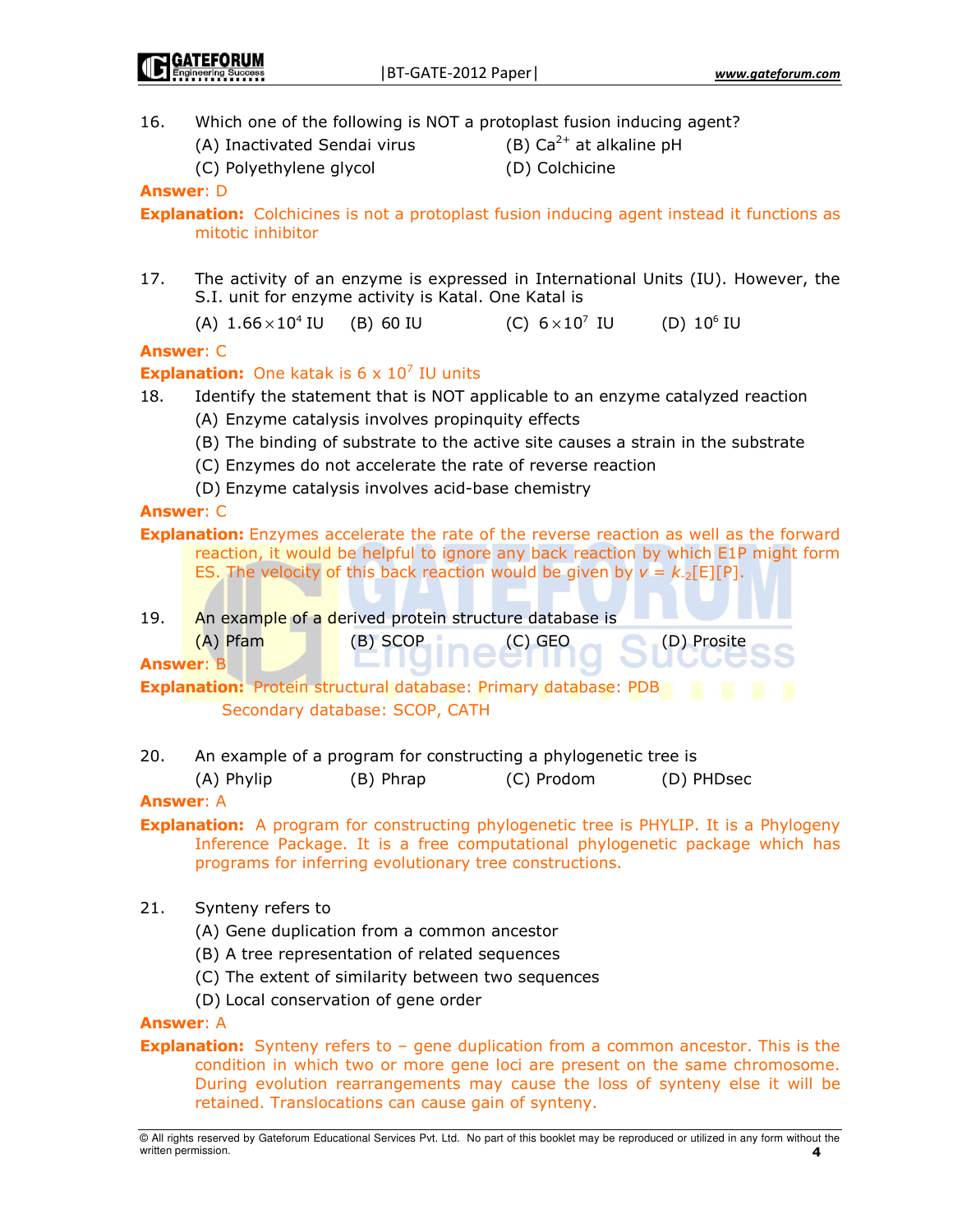- 22. While searching a database for similar sequences, E value does NOT depend on the
	- (A) Sequence length
	- (B) Number of sequences in the database
	- (C) Scoring system
	- (D) Probability from a normal distribution

#### Answer: C

**Explanation:** E value does not depend on scoring system.

- 23. In transmission electron microscopy, election opacity is greatly enhanced by treating the specimen with
	- (A) Ferrous ammonium sulfate (B) Uranium acetate
	-
- 
- (C) Sodium chloride (D) Basic fuchsin
- 

#### Answer: A

- **Explanation:** In transmission electron microscope, electron opacity is greatly enhanced by treating the specimen with ferrous ammonium sulphate particles as coat on carbonaceous material and increases their opacity.
- 24. The molarity of water in a water: ethanol mixture  $(15: 85, v/v)$  is approximately (A) 0.85 (B) 5.55 (C) 8.5 (D) 55.5

Answer: C

Explanation: 18gm water in 100ml ethanol is 10M. Hence 15gm in 85ml is approximately- 8.5.

25. The helix content of a protein can be determined using IUGILI (A) An infrared spectrometer

- (B) a fluorescence spectrometer
- (C) A circular dichroism spectrometer
- (D) A UV-Visible spectrophotometer

#### Answer: C

**Explanation:** The helix content of a protein can be determined using - circular dichromism spectroscopy. CD spectrum of unknown protein =  $A * [%$  alphahelical] + B  $*$  [% beta-sheet] + C  $*$  [% random coil]

# Q. No. 26 – 51 Carry Two Marks Each

- 26. Which one of the following DNA sequences carries an invert repeat?
	- (A) ATGAGCCCCGAGTA (B) ATGAGCCGGCTCTA
		-
- 
- (C) ATGAGCCGAGCCTA (D) ATGAGCCTATGGTA
- TACTCGGGGCTCAT TACTCGGCCGAGAT
	- ACTCGGCTCGGAT TACTCGGATACCAT

## Answer: A

27. In zinc finger proteins, the amino acid residues that coordinate zinc are (A) Cys and His (B) Asp and Glu (C) Arg and Lys (D) Asp and Arg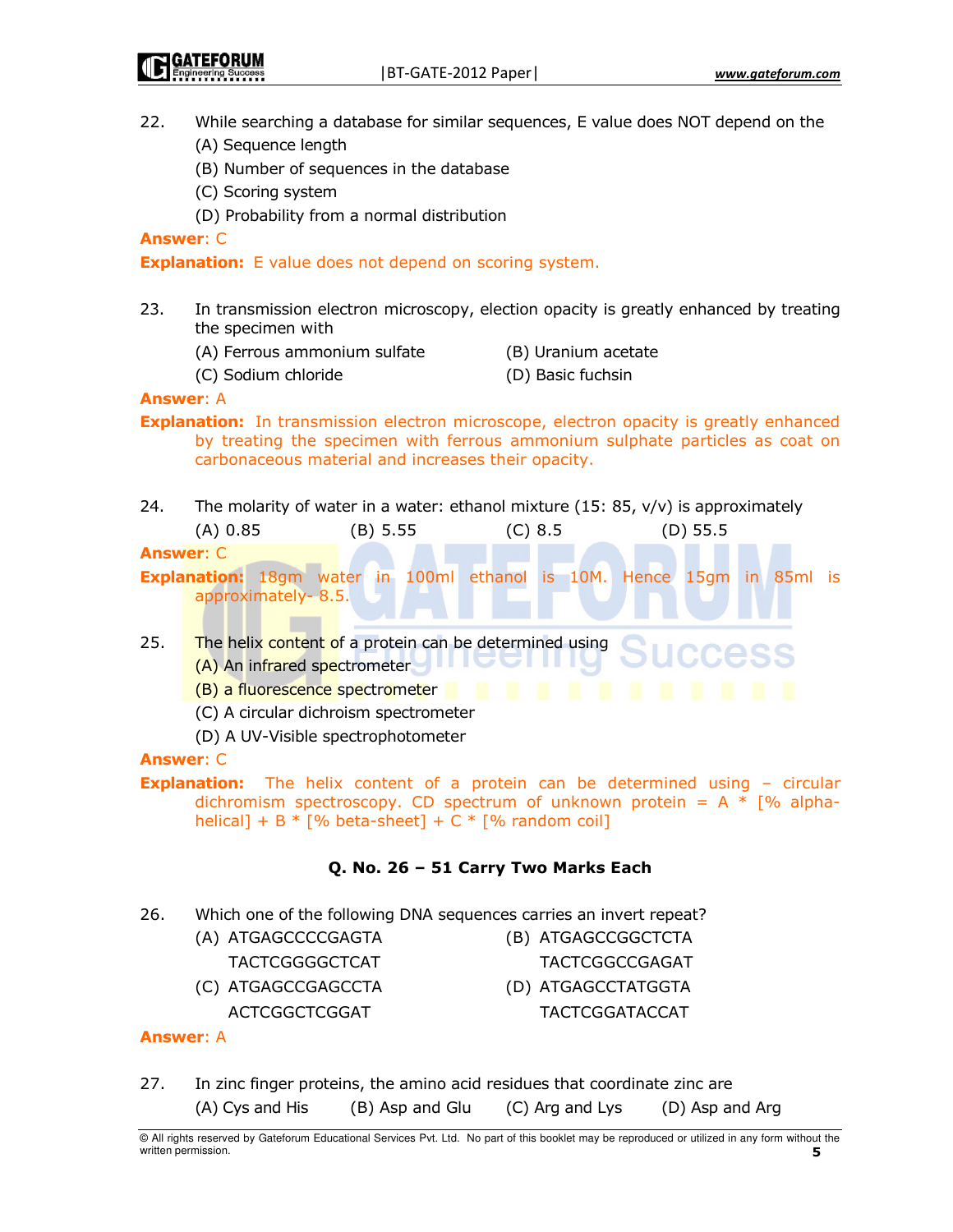#### Answer: A

**Explanation:** Zinc fingers coordinate zinc ions with a combination of cysteine and histidine residues. They can be classified by the type and order of these zinc coordinating residues (e.g.,  $Cys_2His_2$ ,  $Cys_4$ , and  $Cys_6$ ).

#### 28. Match the entries in Group I with those in Group II.

|                                           | <b>Group I</b> |    | <b>Group II</b>                           |
|-------------------------------------------|----------------|----|-------------------------------------------|
| Ρ.                                        | MTT            | 1. | Dihydrofolate reductase                   |
| Q.                                        | Annexin V      | 2. | Succinate dehydrogenase                   |
| R.                                        | Methotrexate   | 3. | Microtubules                              |
| S.                                        | Taxol          | 4. | Phosphatidylserine                        |
| (A) $P - 3$ , Q $- 1$ , R $- 4$ , S $- 2$ |                |    | (B) $P - 2$ , Q – 4, R – 1, S – 3         |
| (C) $P - 2$ , $Q - 3$ , $R - 4$ , $S - 1$ |                |    | (D) $P - 4$ , $Q - 2$ , $R - 1$ , $S - 3$ |

#### Answer: B

# **Explanation:** MTT- binds to succinate dehydrogenase Annexin V- specifically binds to phosphatidyl serine Methotrexate- allosterically inhibits dihydrofolate reductase Taxol- suppresses microtubule dynamics 29. In an exponentially growing batch culture of Saccharomyces cerevisiae, the cell density is 20 gl<sup>-1</sup> (DCW), the specific growth rate  $(\mu)$  is 0.4<sup>1</sup> and substrate uptake rate (v) is 16 gl<sup>-1</sup>h<sup>−1</sup>. The cell yield coefficient  $Y_{x/s}$  will be (A) 0.32 (B) 0.64 (C) 0.80 (D) 0.50 Answer: D **Explanation:** Yield coefficient = mass of new cells formed/ mass of substrate consumed New cells mass formed = cell density x specific growth rate =  $20 \times 0.4 = 8$ Substrate consumed =  $16$  g/l/h Yield coefficient =  $8/16 = 0.5$ . 30. A single base pair of DNA weighs  $1.1 \times 10^{-21}$ grams. How many picomoles of a plasmid vector of length 2750 bp are contained in  $1\mu$ g of purified DNA? (A) 0.30 (B) 0.55 (C) 0.25 (D) 0.91 Answer: A **Explanation:** DNA single bp =  $1.1 \times 10^{-21}$ gm. 2750bp wt =  $3025 \times 10^{-21}$ gm Pico moles =  $3025 \times 10^{-21}$ /  $10^{-12}$ Into microgram conversion = multiply above by  $10^6$ =0.3

<sup>©</sup> All rights reserved by Gateforum Educational Services Pvt. Ltd. No part of this booklet may be reproduced or utilized in any form without the written permission.  $\blacksquare$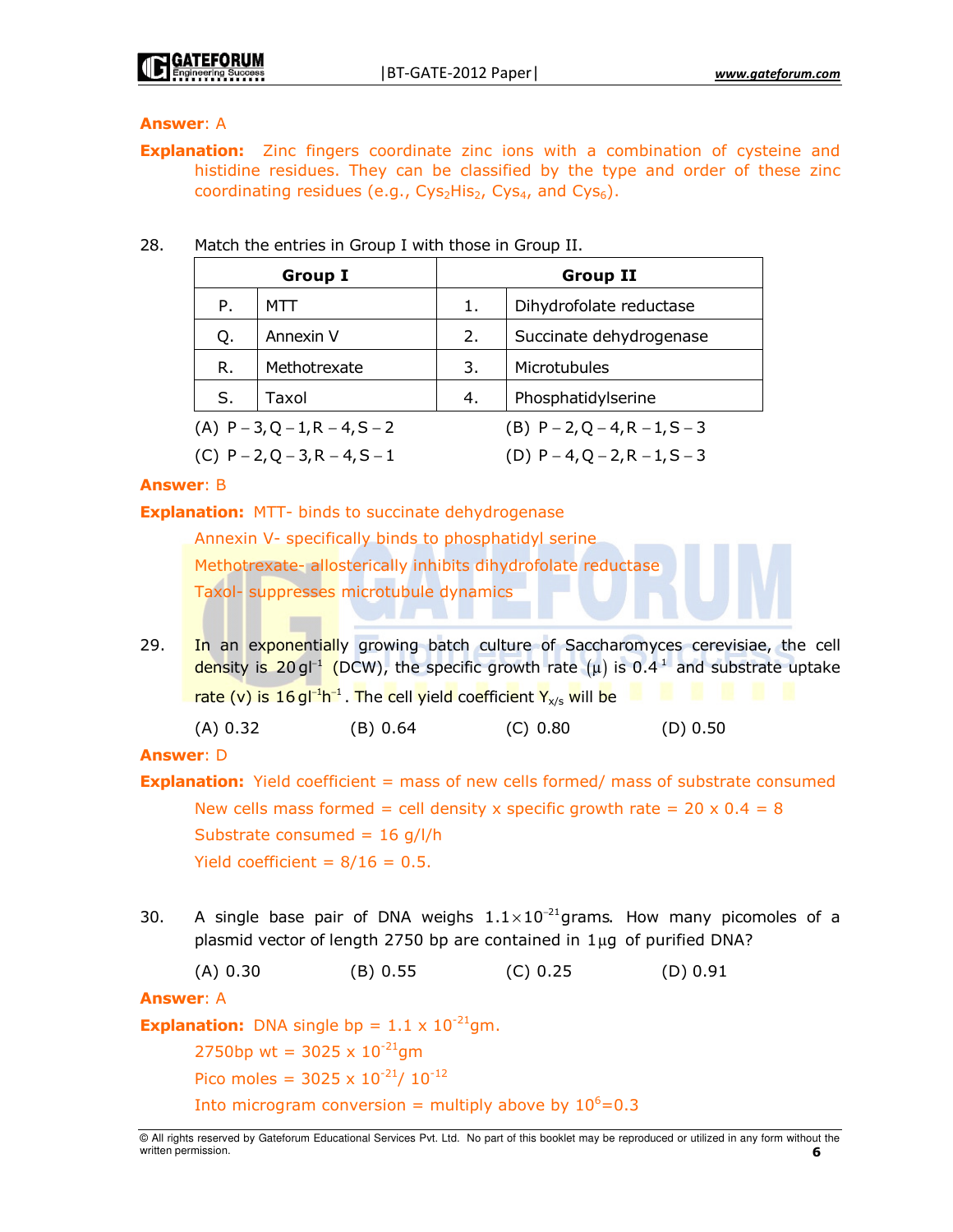31. Match the terms in Group I with the ploidy in Group II.

|                                   |                                           | <b>Group I</b> |    | <b>Group II</b>                           |
|-----------------------------------|-------------------------------------------|----------------|----|-------------------------------------------|
|                                   | Ρ.                                        | Disome         | 1. | $2n + 1$                                  |
|                                   | Q.                                        | Monosome       | 2. | $2n - 1$                                  |
|                                   | R.                                        | Nullisome      | 3. | $n - 1$                                   |
|                                   | S.                                        | Trisome        | 4. | $n + 1$                                   |
|                                   | (A) $P - 4$ , Q $- 2$ , R $- 3$ , S $- 1$ |                |    | (B) $P - 4$ , Q $- 3$ , R $- 1$ , S $- 2$ |
| (C) $P - 2$ , Q – 3, R – 4, S – 1 |                                           |                |    | (D) $P - 1$ , $Q - 4$ , $R - 3$ , $S - 2$ |

#### Answer: A

32. What is the rank of the following matrix?

$$
\begin{pmatrix}\n5 & 3 & -1 \\
6 & 2 & -4 \\
14 & 10 & 0\n\end{pmatrix}
$$
\n(A) 0 (B) 1 (C) 2 (D) 3  
\nAnswer: C  
\nExplanation:  $|A| = 5(0+40)-3(0+56)$   
\n $-1(60-28) = 200-200$   
\n $|A| = 0$   
\nBut  $\begin{pmatrix} 5 & 3 \\ 6 & 2 \end{pmatrix} \neq 0$ 

Hence rank is 2

#### 33. Match the products in Group I with the applications in Group II.

|                                   | <b>Group I</b>                    |    | <b>Group II</b>                   |
|-----------------------------------|-----------------------------------|----|-----------------------------------|
| Ρ.                                | Digoxin                           | 1. | Muscle relaxant                   |
| Q.                                | Stevioside                        | 2. | Anti cancer agent                 |
| R.                                | Atropine                          | 3. | Cardiovascular disorder           |
| S.                                | Vinblastine                       | 4. | Sweetener                         |
| (A) $P - 1$ , Q – 4, R – 3, S – 2 |                                   |    | $(B)$ P – 3, Q – 2, R – 1, S – 4  |
|                                   | (C) $P - 3$ , Q – 4, R – 1, S – 2 |    | (D) $P - 2$ , Q – 3, R – 1, S – 4 |

Answer: C

Explanation: Digoxin- cardiovascular disorder

Stevioside- sweetener

Atropine- Muscle relaxant

Vinblastine- anticancer agent

<sup>©</sup> All rights reserved by Gateforum Educational Services Pvt. Ltd. No part of this booklet may be reproduced or utilized in any form without the written permission.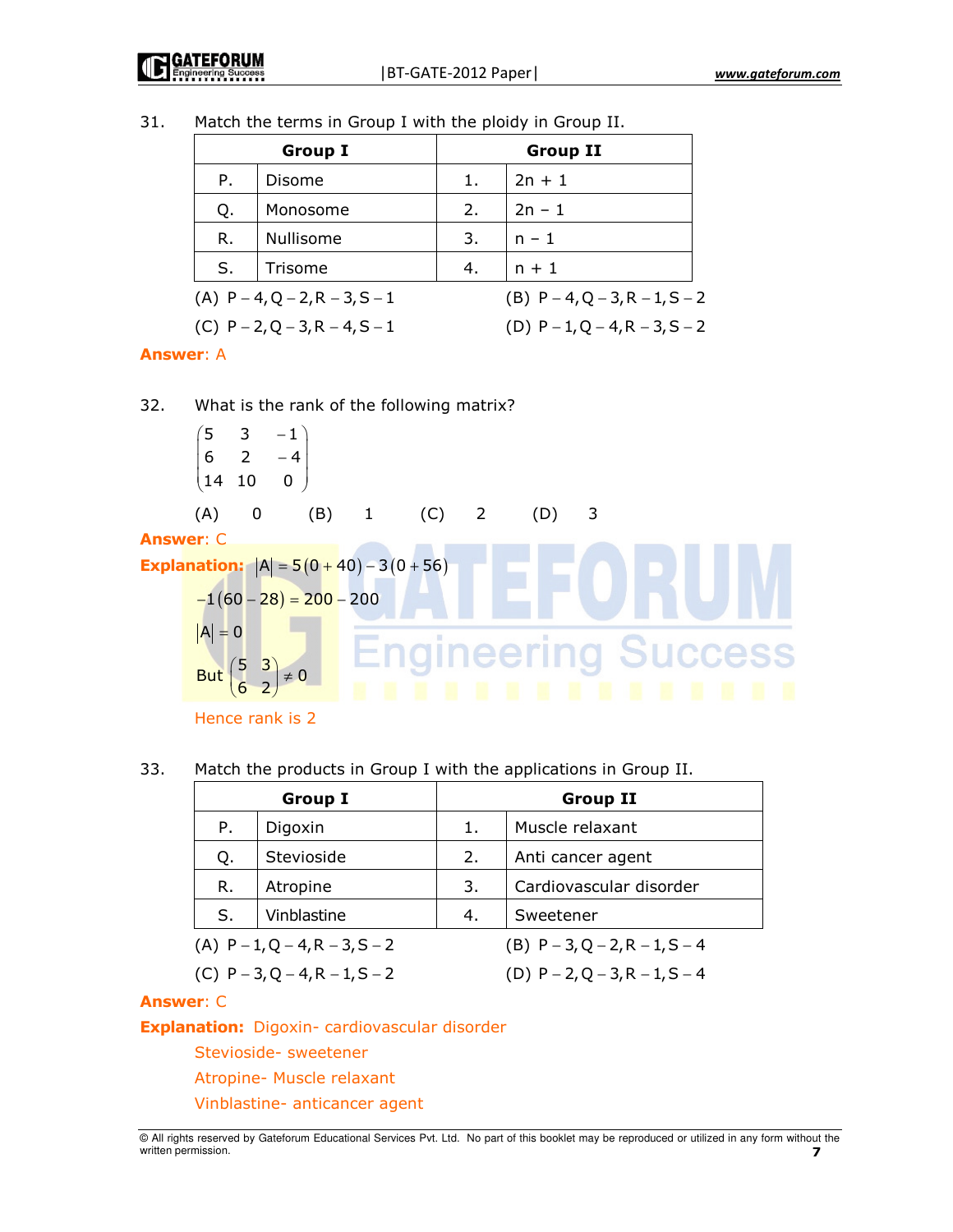**GATEFORUM** 

| 34.              | (r).                                                                                                                                                                     |                                                                                   |  |                         |                                           | Determine the correctness or otherwise of the following Assertion (a) and Reason                           |  |
|------------------|--------------------------------------------------------------------------------------------------------------------------------------------------------------------------|-----------------------------------------------------------------------------------|--|-------------------------|-------------------------------------------|------------------------------------------------------------------------------------------------------------|--|
|                  | <b>Assertion</b>                                                                                                                                                         |                                                                                   |  |                         |                                           | The production of secondary metabolites in plant cell<br>cultures is enhanced by the addition of elicitors |  |
|                  | Reason                                                                                                                                                                   | ÷                                                                                 |  |                         | the biosynthesis of secondary metabolites | Elicitors induce the expression of enzymes responsible for                                                 |  |
|                  |                                                                                                                                                                          |                                                                                   |  |                         |                                           | (A) Both (a) and (r) are true but (r) is not the correct reason for (a)                                    |  |
|                  | $(B)$ Both (a) and (r) are true and (r) is the correct reason for (a)                                                                                                    |                                                                                   |  |                         |                                           |                                                                                                            |  |
|                  |                                                                                                                                                                          | $(C)$ (a) is true but $(r)$ is false                                              |  |                         |                                           |                                                                                                            |  |
|                  |                                                                                                                                                                          | (D) (a) is false but (r) is true                                                  |  |                         |                                           |                                                                                                            |  |
| <b>Answer: C</b> |                                                                                                                                                                          |                                                                                   |  |                         |                                           |                                                                                                            |  |
| 35.              | (r).                                                                                                                                                                     |                                                                                   |  |                         |                                           | Determine the correctness or otherwise of the following Assertion (a) and Reason                           |  |
|                  | <b>Assertion</b>                                                                                                                                                         | ÷.                                                                                |  |                         | Plants convert fatty acids into glucose   |                                                                                                            |  |
|                  | Reason                                                                                                                                                                   | ÷.                                                                                |  | Plants have peroxisomes |                                           |                                                                                                            |  |
|                  |                                                                                                                                                                          |                                                                                   |  |                         |                                           | (A) Both (a) and (r) are true but (r) is not the correct reason for (a)                                    |  |
|                  |                                                                                                                                                                          | (B) Both (a) and (r) are true and (r) is the correct reason for (a)               |  |                         |                                           |                                                                                                            |  |
|                  |                                                                                                                                                                          | $(C)$ (a) is true but $(r)$ is false                                              |  |                         |                                           |                                                                                                            |  |
|                  |                                                                                                                                                                          | (D) (a) is false but (r) is true                                                  |  |                         |                                           |                                                                                                            |  |
| <b>Answer: A</b> |                                                                                                                                                                          |                                                                                   |  |                         |                                           |                                                                                                            |  |
|                  |                                                                                                                                                                          | are able to use the glyoxylate cycle instead of the Krebs cycle.                  |  |                         |                                           | <b>Explanation:</b> Plants can make glucose from fatty acids, but this is only because they                |  |
| 36.              |                                                                                                                                                                          |                                                                                   |  |                         |                                           | Determine the correctness or otherwise of the following Assertion (a) and Reason (r).                      |  |
|                  | <b>Assertion</b>                                                                                                                                                         |                                                                                   |  |                         | without going through callus formation    | In direct somatic embryogenesis, embryos are developed                                                     |  |
|                  | Reason                                                                                                                                                                   |                                                                                   |  | determined cells        |                                           | This is possible due to the presence of pre- embryonically                                                 |  |
|                  |                                                                                                                                                                          | $(A)$ Both $(a)$ and $(r)$ are true but $(r)$ is not the correct reason for $(a)$ |  |                         |                                           |                                                                                                            |  |
|                  |                                                                                                                                                                          | (B) (a) is false but (r) is true                                                  |  |                         |                                           |                                                                                                            |  |
|                  | (C) (a) is true but (r) is false                                                                                                                                         |                                                                                   |  |                         |                                           |                                                                                                            |  |
|                  | (D) Both (a) and (r) are true and (r) is the correct reason for (a)                                                                                                      |                                                                                   |  |                         |                                           |                                                                                                            |  |
|                  | <b>Answer: D</b>                                                                                                                                                         |                                                                                   |  |                         |                                           |                                                                                                            |  |
|                  | <b>Explanation:</b><br>Somatic embryogenesis can be initiated either directly without going<br>through the callus phase from predetermined embryonic cells or indirectly |                                                                                   |  |                         |                                           |                                                                                                            |  |
|                  | through callus proliferation and differentiation into embryonic cells within the                                                                                         |                                                                                   |  |                         |                                           |                                                                                                            |  |
|                  | callus tissue                                                                                                                                                            |                                                                                   |  |                         |                                           |                                                                                                            |  |
|                  |                                                                                                                                                                          |                                                                                   |  |                         |                                           |                                                                                                            |  |
| 37.              |                                                                                                                                                                          | Match the entries in Group I with the process parameters in Group II.             |  |                         |                                           |                                                                                                            |  |
|                  |                                                                                                                                                                          | <b>Group I</b>                                                                    |  |                         |                                           | <b>Group II</b>                                                                                            |  |
|                  | Ρ.                                                                                                                                                                       | Clark electrode                                                                   |  | 1.                      | Liquid level                              |                                                                                                            |  |

Q. Redox probe  $\begin{vmatrix} 2. \end{vmatrix}$  Dissolved oxygen concentration

R. | Load cell | 3. | Vessel pressure

S.  $\vert$  Diaphragm gauge  $\vert$  4.  $\vert$  pH (anaerobic process)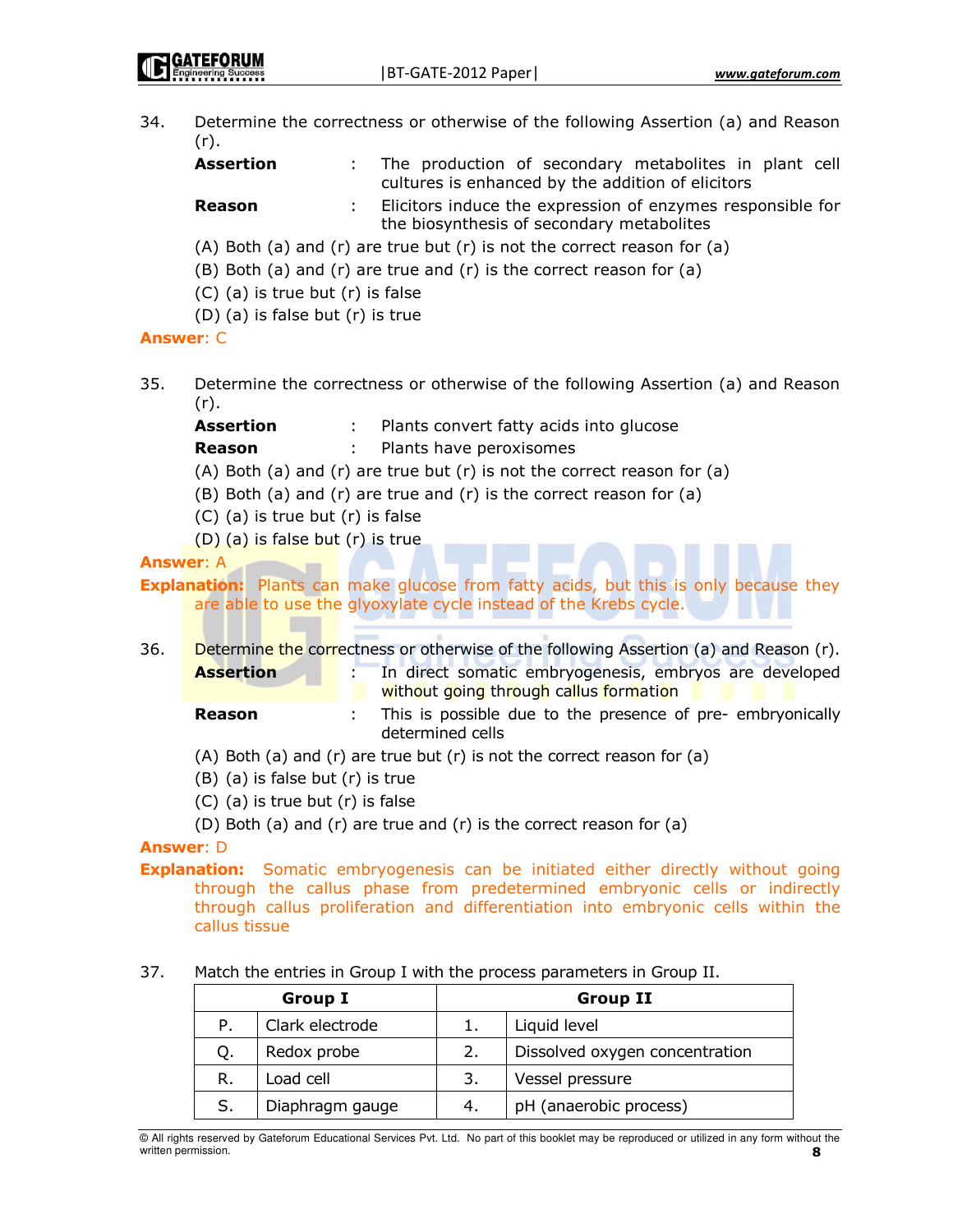| (A) $P - 2$ , $Q - 1$ , $R - 3$ , $S - 4$ |  |  |
|-------------------------------------------|--|--|
|-------------------------------------------|--|--|

(C)  $P - 2$ ,  $Q - 4$ ,  $R - 1$ ,  $S - 3$  (D)  $P - 2$ ,  $Q - 1$ ,

(A) 
$$
P - 2
$$
,  $Q - 1$ ,  $R - 3$ ,  $S - 4$   
(B)  $P - 4$ ,  $Q - 2$ ,  $R - 3$ ,  $S - 1$   
(C)  $P - 2$ ,  $Q - 4$ ,  $R - 1$ ,  $S - 3$   
(D)  $P - 2$ ,  $Q - 1$ ,  $R - 4$ ,  $S - 3$ 

#### Answer: C

38. Match the downstream processes in Group I with the products in Group II.

|    | <b>Group I</b>                            |  | <b>Group II</b>                           |                     |
|----|-------------------------------------------|--|-------------------------------------------|---------------------|
| Ρ. | Solvent extraction                        |  | 1.                                        | Lactic acid         |
| Q. | Protein-A linked affinity chromatography  |  | 2.                                        | Penicillin          |
| R. | Extractive distillation                   |  | 3.                                        | Monoclonal antibody |
| S. | Salting out                               |  | 4.                                        | Lipase              |
|    | (A) $P - 2$ , Q – 3, R – 1, S – 4         |  | (B) $P - 4$ , Q $- 1$ , R $- 2$ , S $- 3$ |                     |
|    | (C) $P - 4$ , Q $- 1$ , R $- 3$ , S $- 2$ |  | (D) $P - 2$ , $Q - 4$ , $R - 1$ , $S - 3$ |                     |

#### Answer: A

39. Determine the correctness or otherwise of the following Assertion (a) and Reason  $(r)$ .

**Assertion** : Cell mass yield of methylotrophic yeast is more on methanol compared to glucose **Reason** : Methanol has a greater degree of reductance compared to

- glucose.  $(A)$  Both (a) and (r) are correct and (r) is the correct reason for (a)
- (B) (a) is correct, (r) is false
- (C) (a) is false, (r) is correct
- (D) Both (a) and (r) are correct but (r) is not the correct reason for (a)

#### Answer: A

40. A disease is inherited by a child with a probability of 1/4. In a family with two children, the probability that exactly one sibling is affected by this disease is

(A) 1/4 (B) 3/8 (C) 7/16 (D) 9/16

#### Answer: B

**Explanation:** Given,  $P(E) = \frac{1}{4}$ ,  $P(\overline{E}) = \frac{3}{4}$ 

$$
P(x = 1) = 2 C_1 \times \left(\frac{1}{4}\right) \times \left(\frac{3}{4}\right)
$$

$$
P(x = 1) = \frac{3}{8}
$$

<sup>©</sup> All rights reserved by Gateforum Educational Services Pvt. Ltd. No part of this booklet may be reproduced or utilized in any form without the written permission. **9**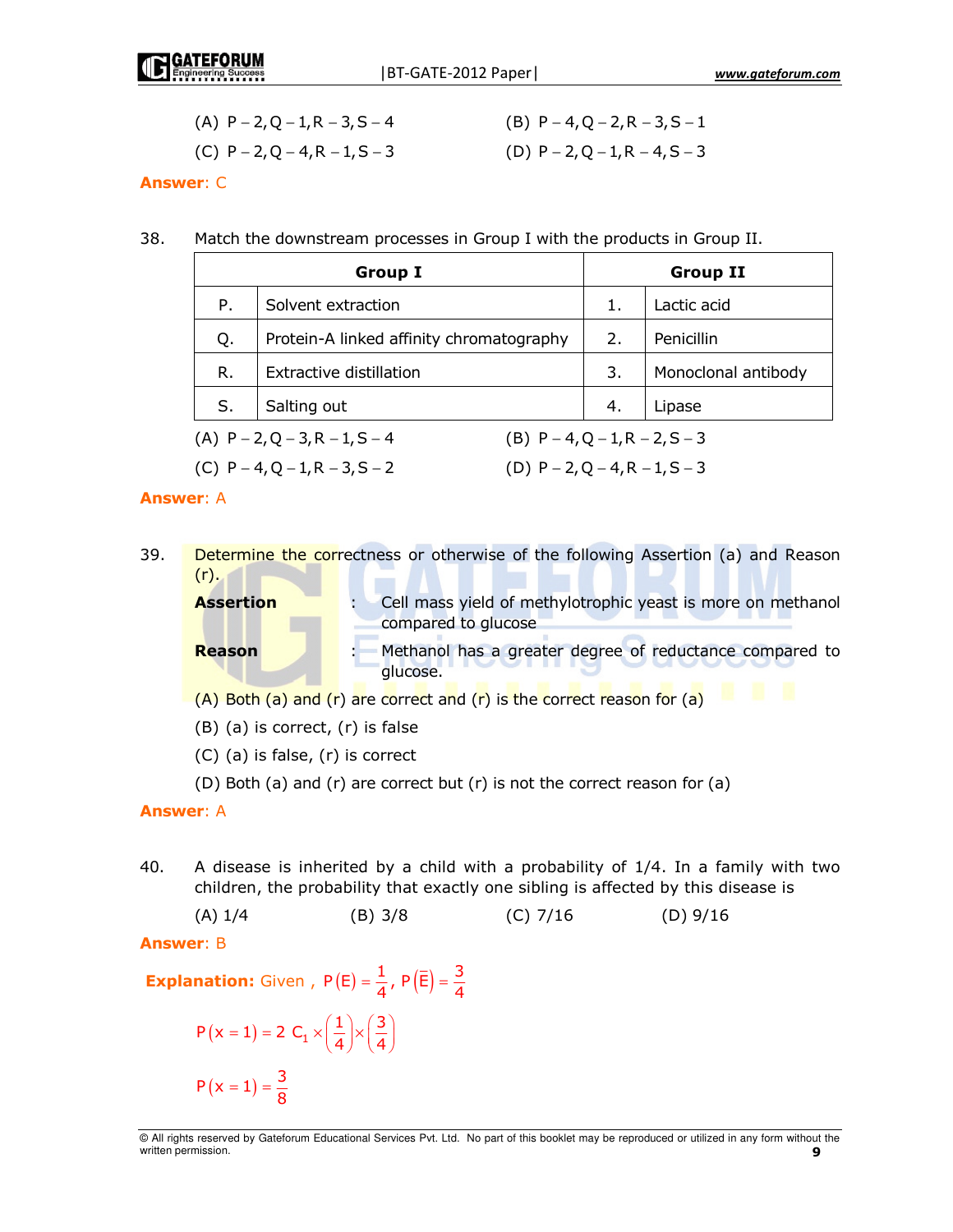GATEFORUM

41. Match the organisms in Group I with the entries in Group II.

|                                           | <b>Group I</b>                    |    | <b>Group II</b>                           |
|-------------------------------------------|-----------------------------------|----|-------------------------------------------|
| Ρ.                                        | Clostridium                       | 1. | Rods with teichoic acid in the cell wall  |
| Q.                                        | Escherichia                       | 2. | Rods with endospores                      |
| R.                                        | Vibrio                            | 3. | Helical rods with flagella                |
| S.                                        | <b>Bacillus</b>                   | 4. | Rods with LPS in the outer membrane       |
|                                           |                                   | 5. | Curved rods with polar flagella           |
| (A) $P - 2$ , $Q - 4$ , $R - 5$ , $S - 1$ |                                   |    | (B) $P - 2$ , $Q - 1$ , $R - 5$ , $S - 4$ |
|                                           | (C) $P - 5$ , Q – 4, R – 2, S – 3 |    | (D) $P - 3$ , Q $- 2$ , R $- 1$ , S $- 4$ |

#### Answer: A

42. Match the entries in Group I with the methods of sterilization in Group II.

|    | <b>Group I</b> |                                           |    | <b>Group II</b>                                                        |
|----|----------------|-------------------------------------------|----|------------------------------------------------------------------------|
|    | Ρ.             | Serum                                     |    | Autoclave                                                              |
| Q. |                | Luria broth                               | 2. | Membrane filtration                                                    |
| R. |                | Polypropylene tubes                       | 3. | UV irradiation                                                         |
| S. |                | Biological safety cabinets                | 4. | Gamma irradiation                                                      |
|    |                |                                           | 5. | Dry heat                                                               |
|    |                | $(A)$ P – 5, Q – 3, R – 1, S – 4          |    | (B) $P-1$ , $Q-4$ , $R-5$ , $S-3$<br>(D) $P-4$ , $Q-1$ , $R-3$ , $S-5$ |
|    |                | (C) $P - 2$ , $Q - 1$ , $R - 4$ , $S - 3$ |    |                                                                        |

## **Answer:**

43. Match the high energy compounds in Group I with the biosynthetic pathways for the molecules in Group II.

|                                           | <b>Group I</b>  |    | <b>Group II</b>                   |
|-------------------------------------------|-----------------|----|-----------------------------------|
| Ρ.                                        | GTP             | 1. | Fatty acid                        |
| Q.                                        | <b>UTP</b>      | 2. | Phospholipid                      |
| R.                                        | <b>CTP</b>      | 3. | Protein                           |
| S.                                        | Acyl coenzyme A | 4. | Peptidoglycan                     |
| (A) $P - 3$ , Q – 2, R – 4, S – 1         |                 |    | (B) $P - 2$ , Q – 4, R – 3, S – 1 |
| (C) $P - 4$ , $Q - 3$ , $R - 1$ , $S - 2$ |                 |    | (D) $P - 3$ , Q – 4, R – 2, S – 1 |

#### Answer: D

44. Match the vitamins in Group I with the processes/reactions in Group II.

|    | <b>Group I</b>   |    | <b>Group II</b>       |
|----|------------------|----|-----------------------|
| P. | Pantothenic acid | 1. | Electron transport    |
| Q. | Vitamin B2       | 2. | Transfer of 1-C units |
| R. | Vitamin B6       | 3. | Decarboxylation       |
| S. | Folic acid       | 4. | Fatty acid metabolism |
|    |                  | 5. | Hydrolysis            |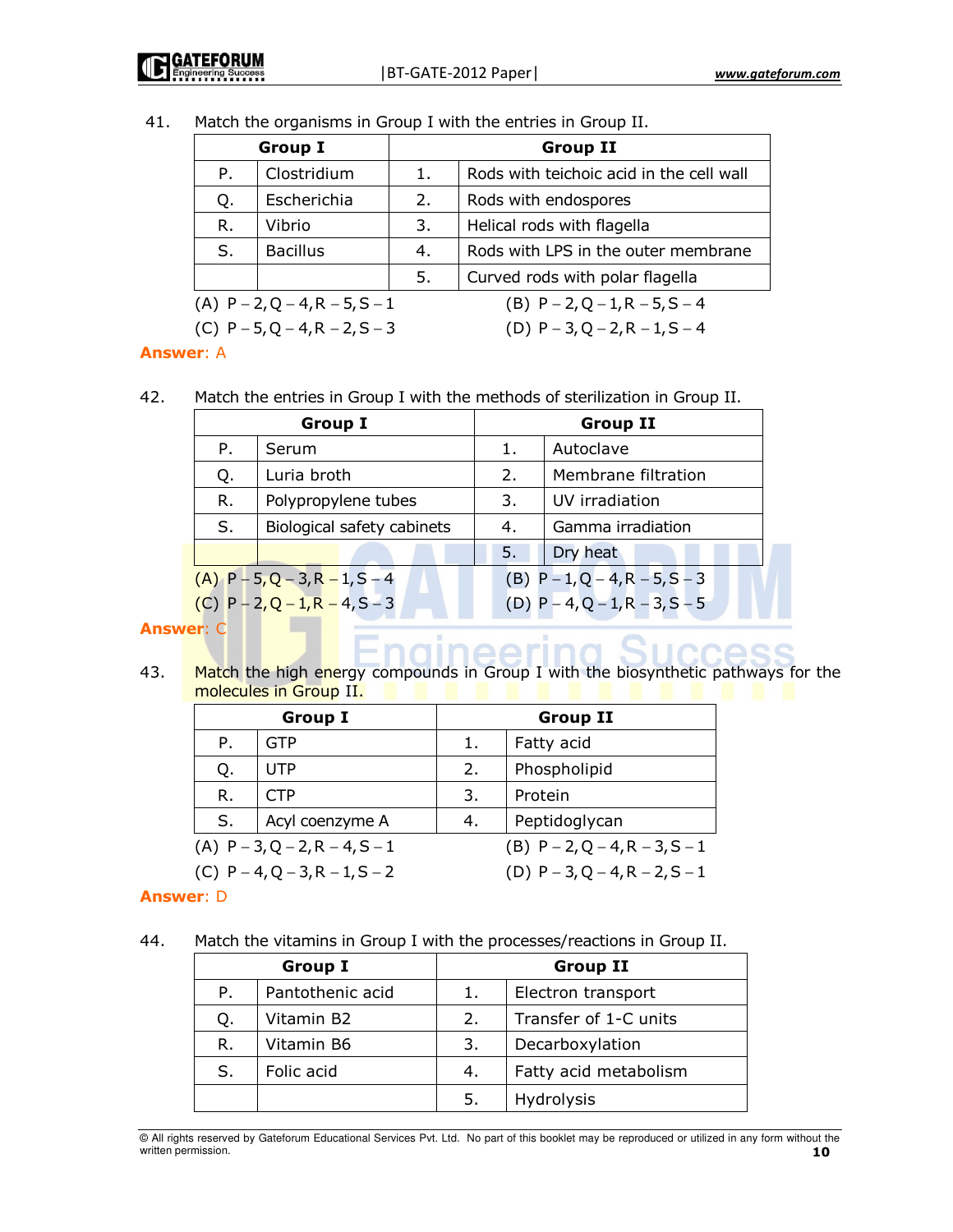| (A) $P - 5$ , Q $- 2$ , R $- 4$ , S $- 1$ | (B) $P - 4$ , Q $- 1$ , R $- 3$ , S $- 2$ |
|-------------------------------------------|-------------------------------------------|
| (C) $P - 4$ , Q – 2, R – 1, S – 3         | (D) $P - 2$ , $Q - 1$ , $R - 3$ , $S - 5$ |

#### Answer: B

- 45. Consider the data set 14, 18, 14, 14, 10, 29, 33, 31, 25. If you add 20 to each of the values, then
	- (A) Both mean and variance change
	- (B) Both mean and variance are unchanged
	- (C) The mean is unchanged, variance changes
	- (D) The mean changes, the variance is unchanged

#### Answer: D

46. An enzymatic reaction is described by the following rate expression.

$$
v = \frac{v_m s}{k_m + s + s^2 / k_s}
$$

Which one of the following curves represents this expression?



#### Answer:

47. A bacterial culture  $(200 \text{ µl}$  containing  $1.8\times10^9$  cells) was treated with an antibiotic Z (50 µg per ml) for 4 h at 37 $^{\circ}$ C. After this treatment, the culture was divided into two equal aliquots.

Set A:  $100 \mu l$  was plated on Luria agar.

Set B:  $100 \mu l$  was centrifuged, the cell pellet washed and plated on Luria agar.

 After incubating these two plates for 24 h at 37°C, Set A plate showed no colonies, whereas the Set B plate showed  $0.9 \times 10^9$  cells. This experiment showed that the antibiotic Z is

- (A) Bacteriostatic (B) Bacteriocidal
- 
- 
- (C) Bacteriolytic (D) Apoptotic

#### Answer: C

<sup>©</sup> All rights reserved by Gateforum Educational Services Pvt. Ltd. No part of this booklet may be reproduced or utilized in any form without the written permission.  $11$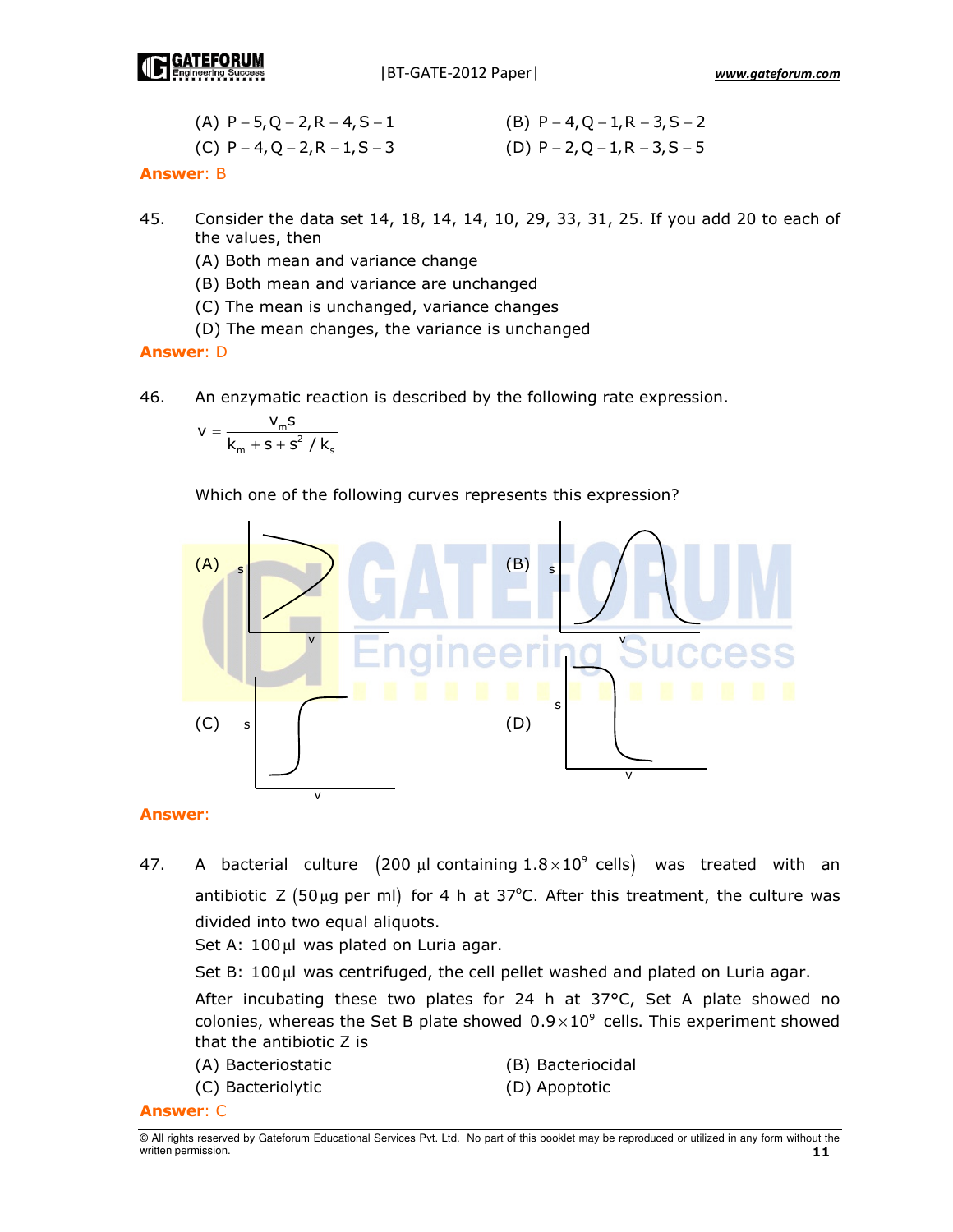#### Common Data Questions: 48 & 49

In a muscle, the extracellular and intracellular concentrations of  $\text{Na}^+$  are 150 mM and 12 mM and those of  $K^+$  are 2.7 mM and 140 mM, respectively. Assume that the temperature is  $25^{\circ}$ C and that the membrane potential is  $-60$ mV, with the interior more negatively charged than the exterior.  $(R = 8.314 \text{ J mol}^{-1} \text{K}^{-1}; F = 96.45 \text{ kJ mol}^{-1} \text{V}^{-1})$ 

48. The free energy change for the transport of three Na<sup>+</sup> out of the cell is  $(A) +1.5$  kJ / mol (B)  $+17.4$  kJ / mol (C)  $+18.9$  kJ / mol (D)  $+36.3$  kJ / mol

#### Answer:

49. The free energy change for the transport of two  $K^+$  into the cell is

 $(A) +8.0$  kJ / mol  $(B) +11.6$  kJ / mol  $(C) +19.6$  kJ / mol  $(D) +31.2$  kJ / mol

#### Answer:

#### Common Data Questions: 50 & 51

The purification data for an enzyme is given below:

|              | <b>Step</b>             | Volume<br>(m <sub>l</sub> ) | Total<br>protein<br>(mg) | <b>Total activity</b><br>(Units) | <b>Specific</b><br>activity<br>(Units/mg) |
|--------------|-------------------------|-----------------------------|--------------------------|----------------------------------|-------------------------------------------|
| D            | Cell-free extract       | 17                          | 177                      | 102                              | 0.58                                      |
|              | Q-Sepharose             | 14                          | 18.8                     | 72                               | 3.83                                      |
| $\mathsf{R}$ | <b>Phenyl Sepharose</b> | 26                          | 9.2                      | 45                               | 4.89                                      |
| S            | Sephacryl S-200         | 7                           | 4.1                      | 30                               | 7.32                                      |

50. The fold purification for each step is

 $(A)$  P  $-0.1$ , Q  $-0.66$ , R  $-0.84$ , S  $-1.26$   $(B)$  P  $-1.0$ , Q  $-0.52$ , R  $-0.67$ , S  $-0.8$ (C)  $P - 1$ , Q – 6.6, R – 8.4, S – 12.6 (D)  $P - 100$ , Q – 66, R – 84, S – 12

#### Answer:

- 51. The yield (%) for each step is (A)  $P - 10$ ,  $Q - 7.2$ ,  $R - 4.5$ ,  $S - 2.0$  (B)  $P - 34$ ,  $Q - 24$ ,  $R - 15$ ,  $S - 1$ 
	-
	- (C)  $P 3.4$ ,  $Q 2.4$ ,  $R 1.5$ ,  $S 0.1$  (D)  $P 100$ ,  $Q 71$ ,  $R 44$ ,  $S 29$

Answer:

## Linked Answer Questions: Q.52 to Q.55 Carry Two Marks Each Statement for Linked Answer Questions: 52 & 53

An E. coli cell of volume  $10^{-12}$  cm<sup>3</sup> contains 60 molecules of lac-repressor. The repressor has a binding affinity  $(K_d)$  of  $10^{-8}$ M and  $10^{-9}$ M with and without lactose respectively, in the medium

<sup>©</sup> All rights reserved by Gateforum Educational Services Pvt. Ltd. No part of this booklet may be reproduced or utilized in any form without the written permission.  $12$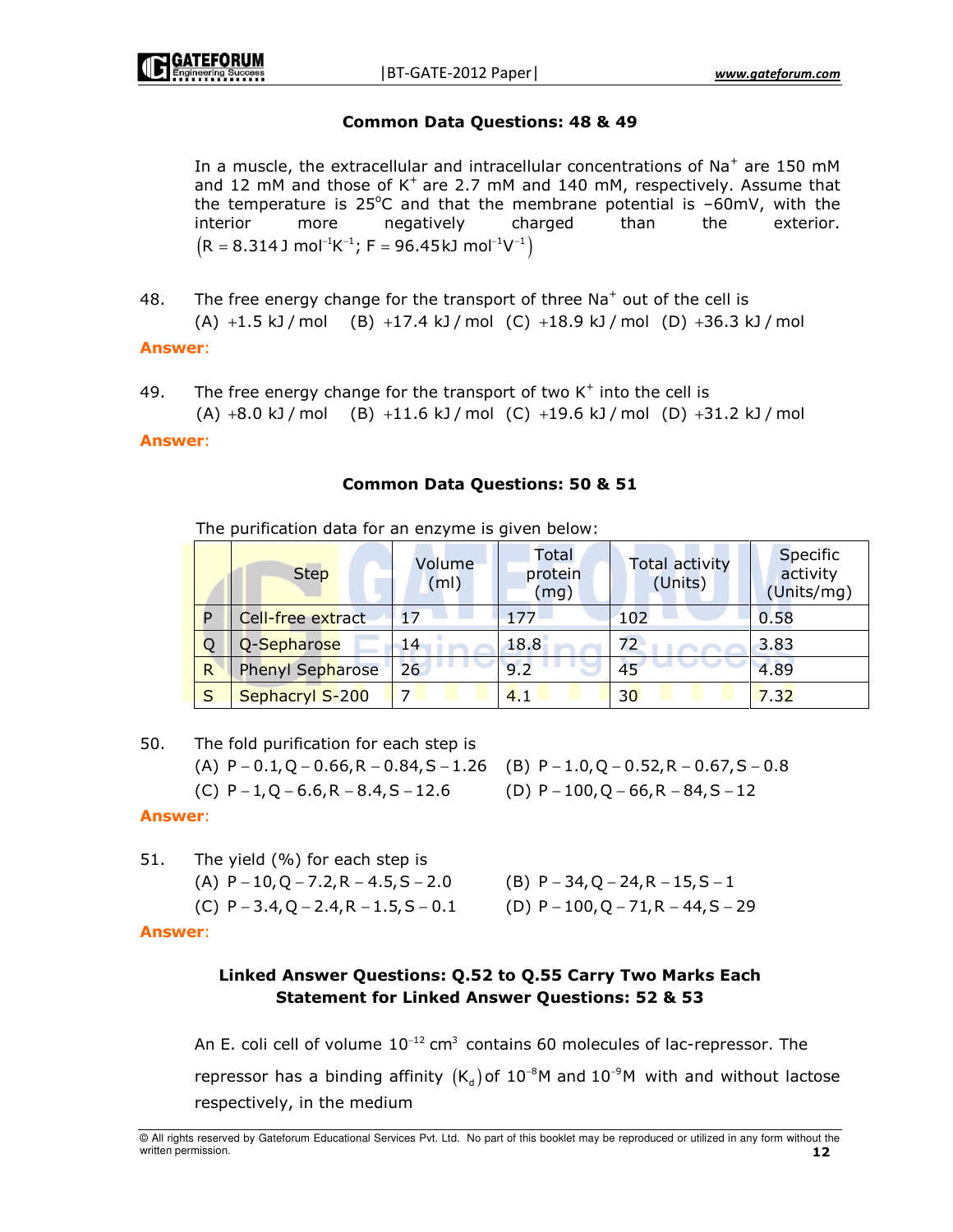| 52. |  | The molar concentration of the repressor in the cell is |  |  |  |  |  |
|-----|--|---------------------------------------------------------|--|--|--|--|--|
|-----|--|---------------------------------------------------------|--|--|--|--|--|

|  | $(A)$ 0.1 nM | $(B)$ 1 nM | (C) 10 nM | $(D)$ 100 nM |
|--|--------------|------------|-----------|--------------|
|--|--------------|------------|-----------|--------------|

#### Answer:

- 53. Therefore the lac-operon is
	- (A) Repressed and can only be induced with lactose.
	- (B) Repressed and cannot be induced with lactose
	- (C) Not repressed
	- (D) Expressed only when glucose and lactose are present.

#### Answer:

#### Statement for Linked Answer Questions: 54 & 55

β- Galactosidase bound to DEAE-cellulose is used to hydrolyze lactose to glucose and galactose in a plug flow bioreactor with a packed bed of volume 100 liters and a voidage  $(\epsilon)$  of 0.55. The K $_{\rm m}$  and V $_{\rm max}^{\prime}$  for the immobilized enzyme are 0.72 gl<sup>-1</sup> and 18 gl<sup>-1</sup>h<sup>-1</sup>, respectively. The lactose concentration in the field stream is 20 gl<sup>−1</sup>, and a fractional conversion of 0.90 is desired. Diffusional limitations may be ignored.

- 54. The residence time required for the steady state reactor operation will be  $(A)$  0.1 h (B) 0.4 h (C) 1.0 h (D) 1.1 h
- Answer:
- 55. The feed flow rate required for the above bioconversion will be  $(A)$  50 lh<sup>-1</sup>  $(B)$  55 lh<sup>-1</sup> (C)  $137 \text{ lh}^{-1}$  $(D)$  550 lh<sup>-1</sup>

#### Answer:

## Q. No. 56 – 60 Carry One Mark Each

IEA I

56. The cost function for a product in a firm is given by  $5q^2$ , where q is the amount of production. The firm can sell the product at a market price of Rs.50 per unit. The number of units to be produced by the firm such that the profit is maximized is

(A) 5 (B) 10 (C) 15 (D) 25

## Answer: A

Explanations:  $P = 50q - 5q^2$ 2  $\frac{d^2p}{da^2} < 0$  $\frac{\text{dp}}{\text{dq}}$  = 50 – 10q  $\frac{dP}{dq^2}$  $\therefore$  p is maximum at 50 - 10q = 0 or, q = 5 Else check with options

<sup>©</sup> All rights reserved by Gateforum Educational Services Pvt. Ltd. No part of this booklet may be reproduced or utilized in any form without the written permission. 13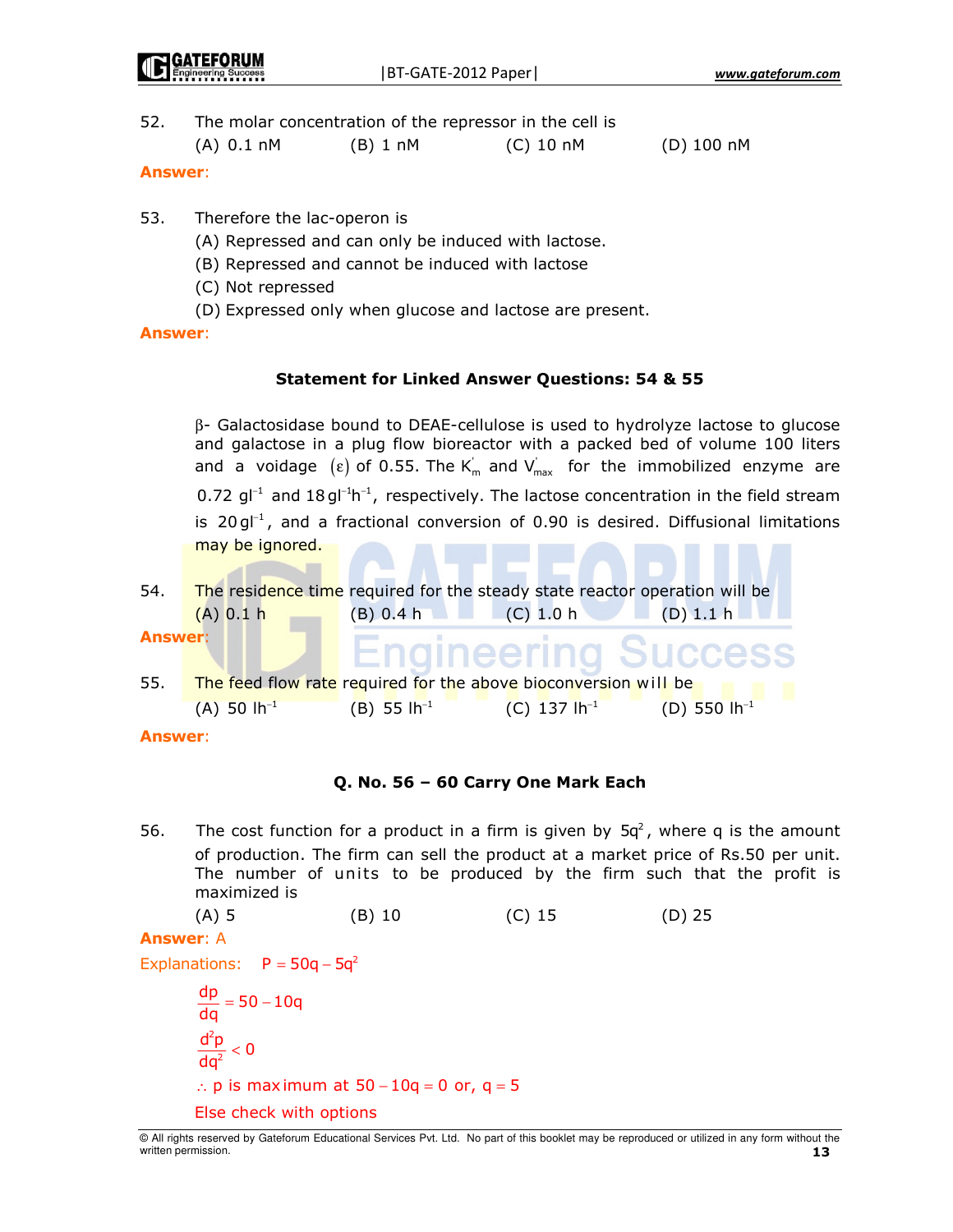57. Choose the most appropriate alternative from the options given below to complete the following sentence:

Suresh's dog is the one \_\_\_\_\_\_\_\_ was hurt in the stampede.

 $(A)$  that  $(B)$  which  $(C)$  who  $(D)$  whom

Answer: A

- 58. Choose the grammatically **INCORRECT** sentence:
	- (A) They gave us the money back less the service charges of Three Hundred rupees.
	- (B) This country's expenditure is not less than that of Bangladesh.
	- (C) The committee initially asked for a funding of Fifty Lakh rupees, but later settled for a lesser sum.
	- (D) This country's expenditure on educational reforms is very less

#### Answer: D

59. Which one of the following options is the closest in meaning to the word given below? Mitigate

|                                                                   | Millyale                         |              |                                                                         |                 |  |  |  |
|-------------------------------------------------------------------|----------------------------------|--------------|-------------------------------------------------------------------------|-----------------|--|--|--|
|                                                                   | (A) Diminish                     | (B) Divulge  | (C) Dedicate                                                            | (D) Denote      |  |  |  |
| <b>Answer: A</b>                                                  |                                  |              |                                                                         |                 |  |  |  |
|                                                                   |                                  |              |                                                                         |                 |  |  |  |
| 60.                                                               | complete the following sentence: |              | Choose the most appropriate alternative from the options given below to |                 |  |  |  |
|                                                                   |                                  |              |                                                                         |                 |  |  |  |
| the mission succeeded in its attempt to<br><b>Despite several</b> |                                  |              |                                                                         |                 |  |  |  |
|                                                                   | resolve the conflict.            |              |                                                                         |                 |  |  |  |
|                                                                   | (A) attempts                     | (B) setbacks | (C) meetings                                                            | (D) delegations |  |  |  |
| <b>Answer: B</b>                                                  |                                  |              |                                                                         |                 |  |  |  |

# Q. No. 61 – 65 Carry Two Marks Each

61. Wanted Temporary, Part-time persons for the post of Field Interviewer to conduct personal interviews to collect and collate economic data. Requirements: High School-pass, must be available for Day, Evening and Saturday work. Transportation paid, expenses reimbursed.

Which one of the following is the best inference from the above advertisement?

- (A) Gender-discriminatory
- (B) Xenophobic
- (C) Not designed to make the post attractive
- (D) Not gender-discriminatory

#### Answer: C

Explanation: Gender is not mentioned in the advertisement and (B) clearly eliminated

62. Given the sequence of terms, AD CG FK JP, the next term is (A) OV  $(B)$  OW  $(C)$  PV  $(D)$  PW

<sup>©</sup> All rights reserved by Gateforum Educational Services Pvt. Ltd. No part of this booklet may be reproduced or utilized in any form without the written permission. **14**